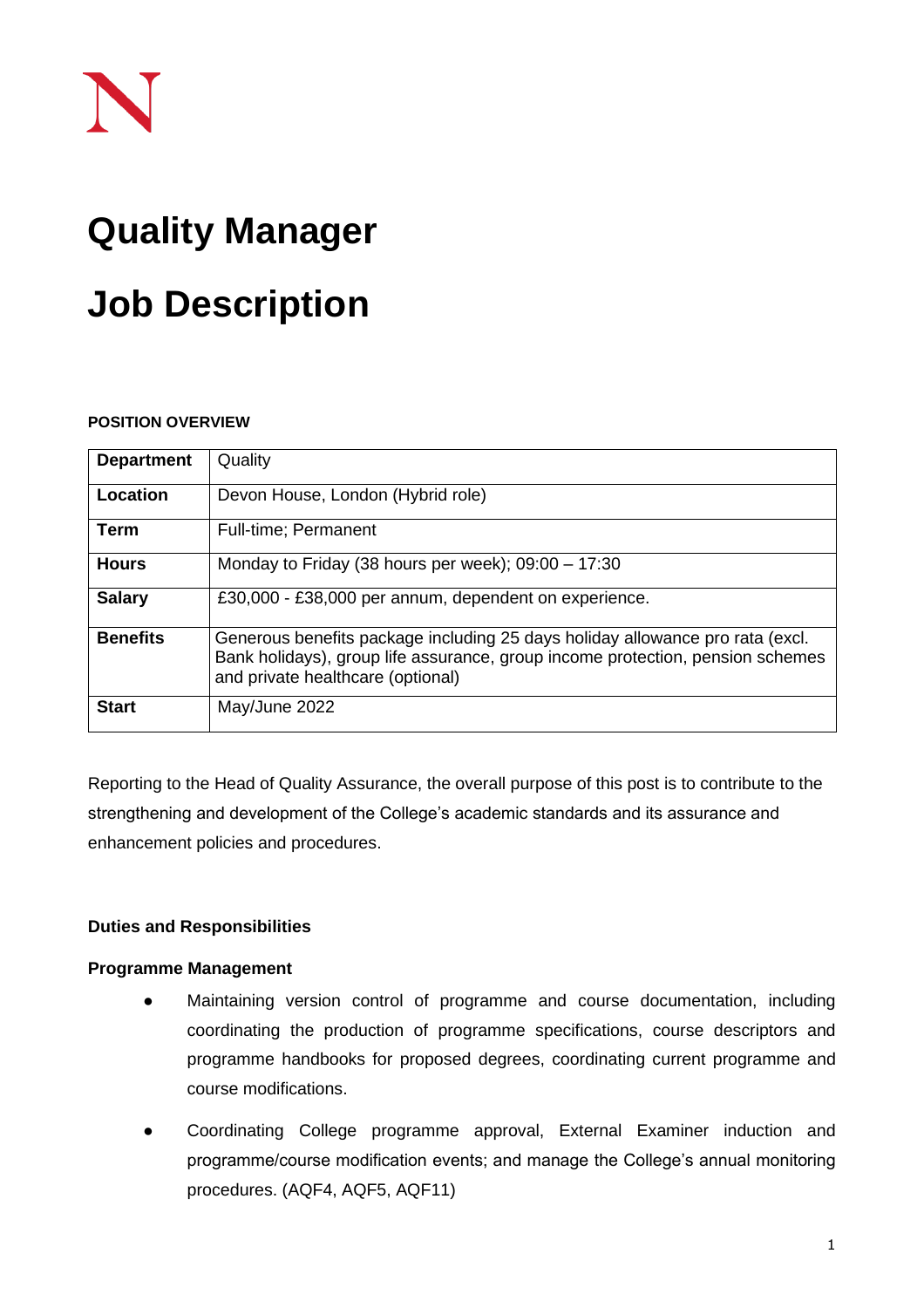- Coordinating collaborative partner approval events; and coordinating annual and programme review processes with the College's collaborative partners. (AQF15)
- Responsible for maintaining policies and procedures (AQF7) and core programme documentation and uploading onto the VLE and College website. (AQF14)

#### **Student Engagement**

- Managing student engagement activities, including training, and supporting student representatives. (AQF10)
- Overseeing the College's internal and external student surveys and NSS including the analysis of the survey results and proposing recommendations for improvements in the delivery of academic programmes. (AQF10)

#### **Governance Management**

● Supporting the College's governance structure, managing the governance calendar and record keeping.

#### **General**

- Managing the review and development of the College's academic policies and procedures by keeping abreast of HE initiatives and developments, including new initiatives arising from the UK Quality Code.
- Developing and maintaining excellent relationships with staff to ensure consistent application of regulations and policies, advising/briefing/training staff as necessary.
- Assisting the Head of Quality Assurance to ensure compliance with external requirements e.g. OfS, QAA, HESA, OIA, and CMA.
- General administrative duties to include minute taking, diary management, coordinating internal and external meetings, assistance with presentation preparation, room and travel arrangements, etc.
- Supporting role to Head of Quality Assurance when required.

#### **Other**

- Any other duties commensurate with the level of responsibility of this post, for which the post holder has the necessary experience and/or training and as instructed by the Head of Quality Assurance and Senior Management.
- To provide administrative support to Academic Services during peak periods.
- Occasional travel and work in unsociable hours will be required.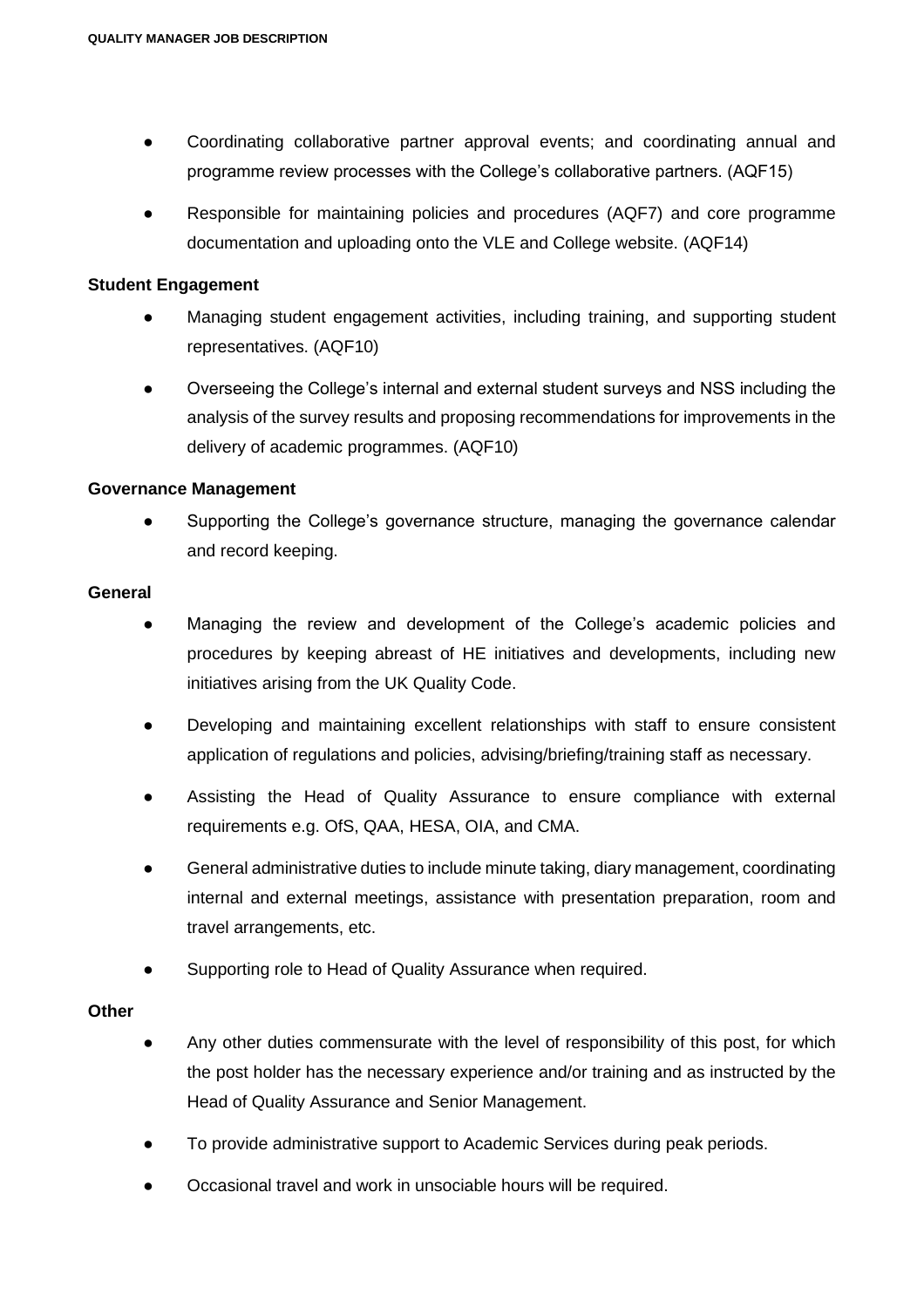## **About the College**

Founded in 2012, New College of the Humanities has established itself as a prestigious higher education institution based in the heart of London. After becoming part of Northeastern University's global network in early 2019, the College has undergone a period of rapid growth, having been granted Taught Degree Awarding Powers in February 2020 and moved to a new, state-of-the-art campus in 2021. NCH continues to grow further expanding its student cohort, courses, network, and opportunities.

## **Person Specification Criteria (Essential / Desirable)**

| <b>Specification</b>                                                                                                              | <b>Assessment criteria</b>            |                    |                  |               |  |
|-----------------------------------------------------------------------------------------------------------------------------------|---------------------------------------|--------------------|------------------|---------------|--|
|                                                                                                                                   | <b>Essential/</b><br><b>Desirable</b> | <b>Application</b> | <b>Interview</b> | <b>Skills</b> |  |
| <b>Education, Qualifications and Training</b>                                                                                     |                                       |                    |                  |               |  |
| Honours degree or equivalent professional<br>experience or vocational qualification                                               | D                                     | A                  |                  |               |  |
| <b>Experience</b>                                                                                                                 |                                       |                    |                  |               |  |
| Knowledge and experience of regulatory<br>frameworks in Higher Education                                                          | E                                     | A                  |                  |               |  |
| Experience of working with external quality<br>assurance agencies, professional bodies<br>and/or collaborative partners           | E                                     | A                  |                  |               |  |
| Experience of committee servicing                                                                                                 | E                                     | A                  |                  |               |  |
| Experience of providing training for staff<br>and/or students                                                                     | E                                     | A                  |                  |               |  |
| <b>Skills and Aptitudes</b>                                                                                                       |                                       |                    |                  |               |  |
| Ability to analyse and understand complex<br>regulatory and procedural documentation<br>and quality issues                        | E                                     | A                  |                  |               |  |
| Excellent interpersonal skills to work with<br>staff at all levels, including senior academic<br>colleagues in College and beyond | E                                     |                    |                  |               |  |
| Excellent report and minute writing skills                                                                                        | E                                     | $\overline{A}$     |                  | S             |  |